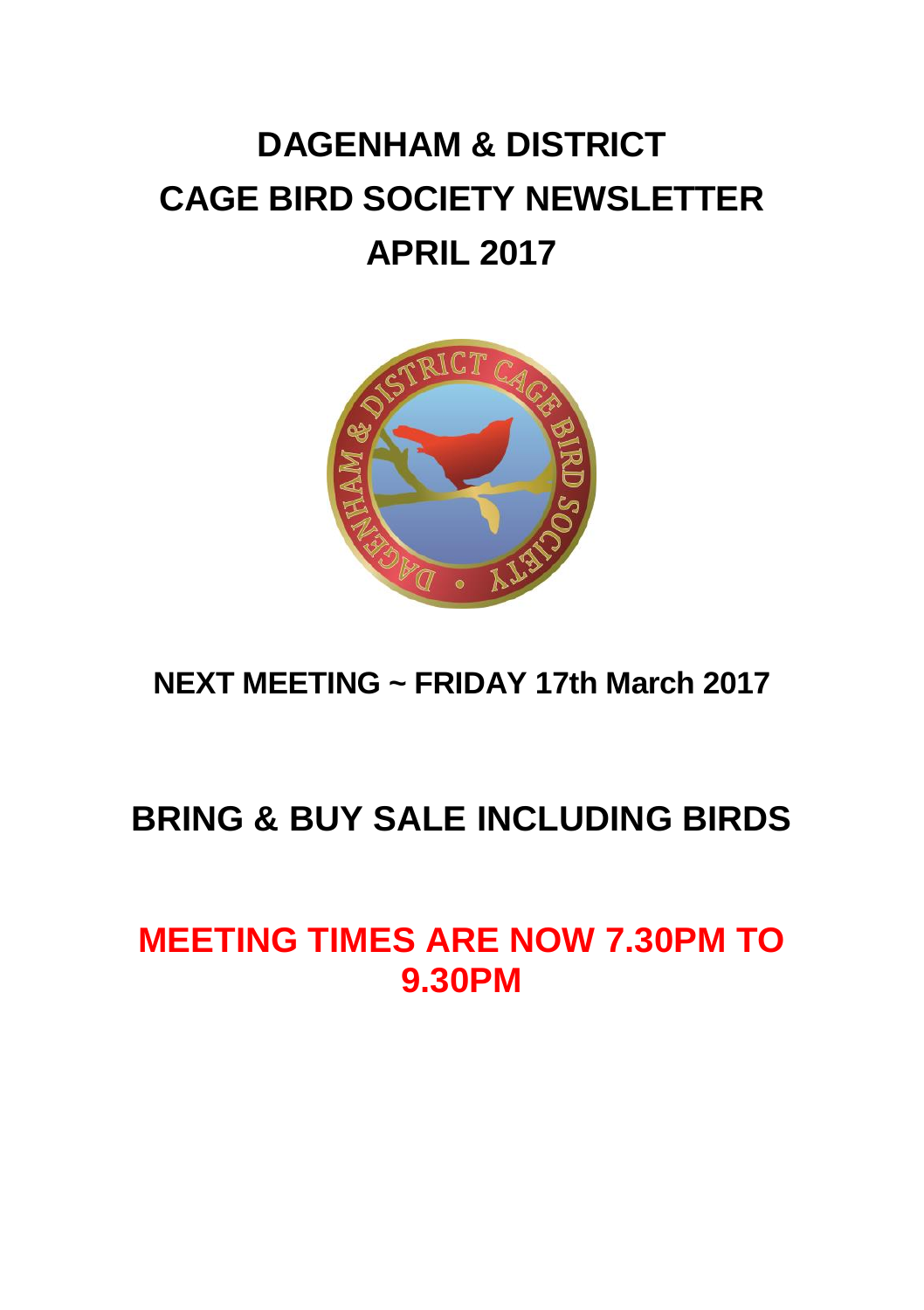**Dagenham and District Cage Bird Society Heath Park Hall Rusholme Avenue Dagenham Essex RM10 7PR**

### **PRESIDENT**

Mr. Peter De Cort 5 Campbell Close Collier Row Romford Essex **RM1 4SA 01708 750036**

### **CHAIRMAN**

Mr. Mick McCathy

### **TREASURER**

Mr. Peter De Cort 5 Campbell Close Collier Row Romford Essex **RM1 4SA 01708 750036**

### **SECRETARY**

Mr. Richard Wilson Unit 5, 28-30 Fowler Rd Hainault, Essex **IG6 3UT 07852 959447**

## **Committee Members 2017**

President PETER DE CORT Vice President …..vacate… Chairman MICK McCATHY Vice Chairman …..vacate… Secretary RICHARD WILSON Asst. Secretary …..vacate… Treasurer PETER DE CORT Publicity & Raffle BARRY & VAL Show Manager **TONY STUBBS** Ass Show Manager MICK McCATHY Show Secretary STEVE WALLIS Asst. Show Secretary RICHARD WILSON Canteen MICK MACATHY

Committee: Dick Lathief, Paul Cambruzzi , Ted Papandreas

**Meetings held on the third Friday of the month at 7.30pm at Heath Park Hall – Rusholme Avenue – Dagenham – Essex RM10 7PR**

**Committee Members meetings Would officers and committee members please attend these monthly meetings starting from 7.30pm on every meeting night.**

**Subscription rates for the calendar year 2016**

**Single £10.00 Couples £10.00 Juniors Free.**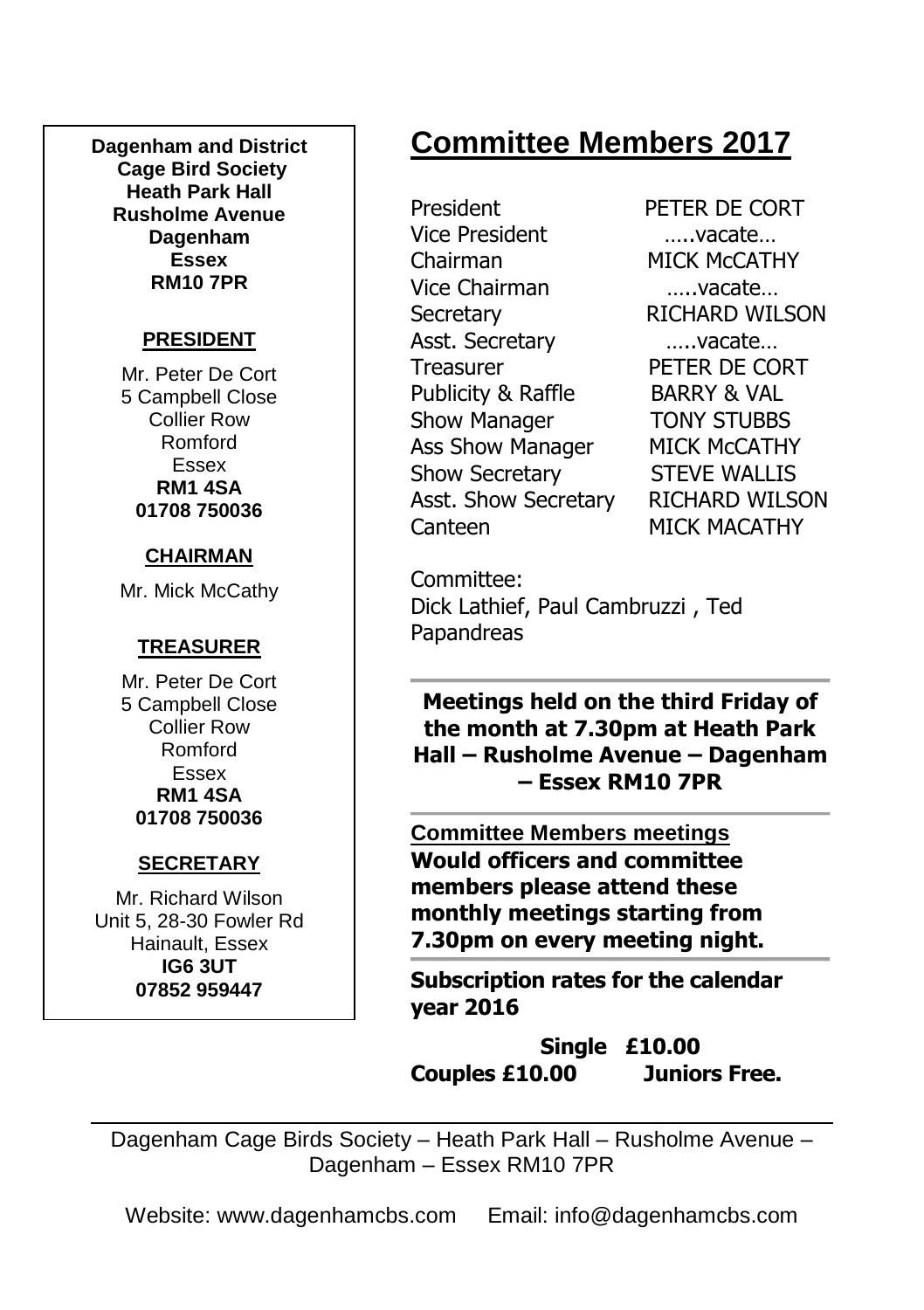## **Forthcoming Meetings**

- **19th May 2017** Talk from Mrs Losq from Hopefield Animal Sanctuary
- **16th Jun 2017** TBC
- **21st Jul 2017** Quiz Night
- **18th Aug 2017** Planning Night for Open Show plus free Money Draw
- 15<sup>th</sup> Sep 2017 Any Bird Show 2<sup>nd</sup> Show in Club Show League
- 20<sup>th</sup> Oct 2017 Pairs Show 3<sup>rd</sup> Show in Club Show League
- **17th Nov 2017** Young Stock Show
- **15th Dec 2017** Free Christmas Hamper Draw & Buffet Night

### **March 2017 Meeting**

This was our Cock Show, the first show in our Dagenham CBS Show League, combined with judging by all the Members present. Due to not being able to get a judge we combined the judging competition with the Cock Show, so all the Members present judged all the birds and put them in order from first to last. Last year the British bird keepers dominated all the three shows, but this year the Canary keepers really made an effort which was great to see and there were a few more foreign birds entered this year as well.

So well done to everyone who entered, it was a very good turn out with 54 birds in the show, exhibited by 13 members which was double the amount of last year. Everyone in the hall got involved with the judging, which at times seemed long winded due to the unexpected amount of birds that had entered the Show, but everyone done their bit and got all 54 birds in order from first to last and the winner was a new member Fred Thorn with a Scottish Fancy Canary.

Well done to Fred winning a rosette and £20.00 for his efforts.



Dagenham Cage Birds Society – Heath Park Hall – Rusholme Avenue – Dagenham – Essex RM10 7PR

Website: www.dagenhamcbs.com Email: info@dagenhamcbs.com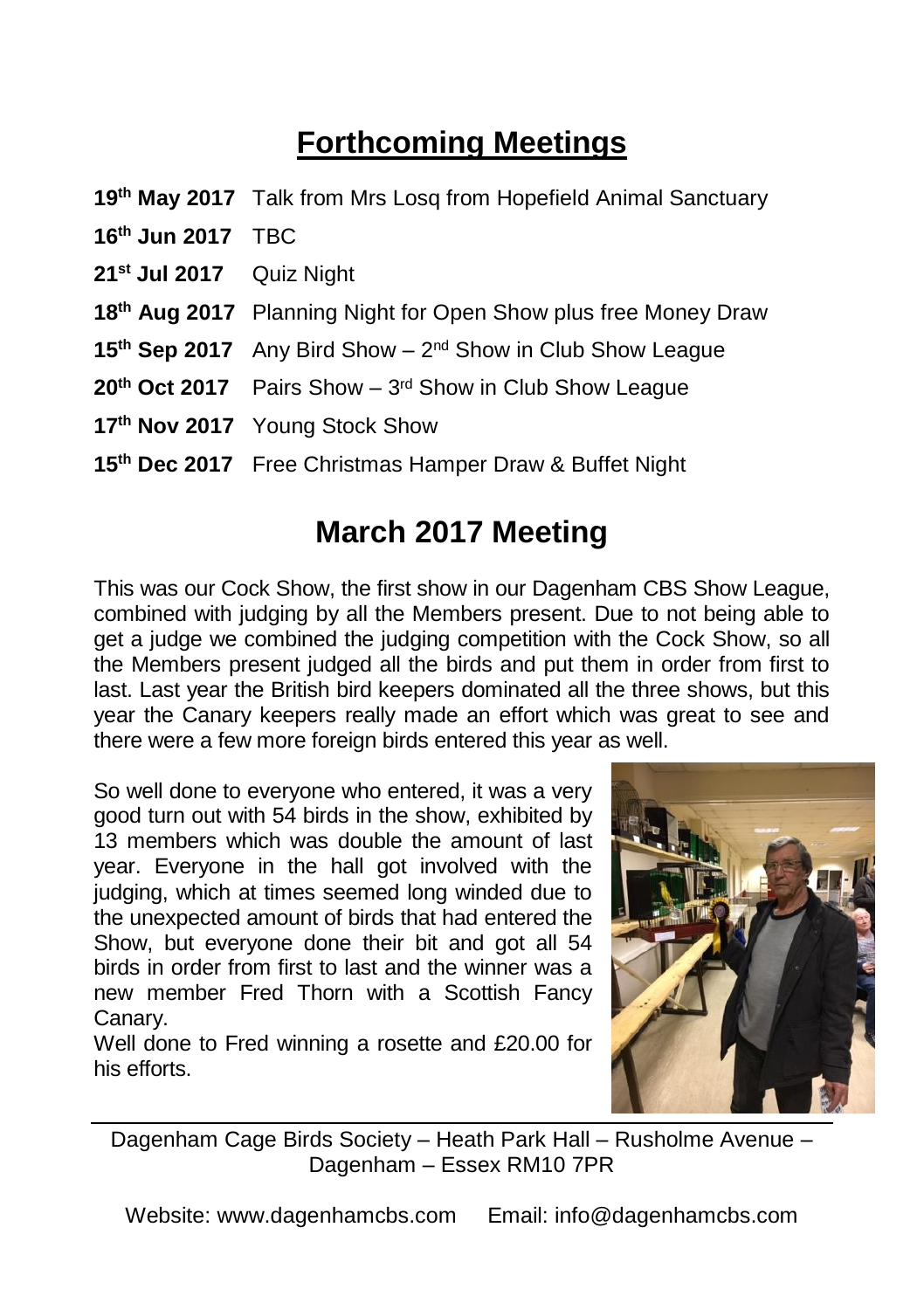| <b>DAGENHAM SHOW LEAGUE 2017</b> |                       |                                |               |                                |
|----------------------------------|-----------------------|--------------------------------|---------------|--------------------------------|
|                                  | <b>NAME</b>           | <b>BIRDS</b><br><b>BENCHED</b> | <b>POINTS</b> | <b>AVE. PER</b><br><b>BIRD</b> |
| 1                                | <b>BILL WALLIS</b>    | 6                              | 224           | 37.3                           |
| $\mathbf{2}$                     | <b>STEVE WALLIS</b>   | 6                              | 221           | 36.8                           |
| 3                                | <b>RICHARD WILSON</b> | 6                              | 206           | 34.3                           |
| 4                                | <b>DICK LATHLEIF</b>  | 6                              | 138           | 23                             |
| 5                                | <b>ROGER MACK</b>     | 4                              | 131           | 32.7                           |
| 6                                | <b>BERT SMITH</b>     | 4                              | 101           | 25.2                           |
| 7                                | <b>FRED THORN</b>     | 3                              | 90            | 30                             |
| 8                                | <b>PAUL CIMBRUZZI</b> | 3                              | 83            | 27.6                           |
| 9                                | <b>PAUL WALLIS</b>    | 3                              | 65            | 21.6                           |
| 10                               | <b>TONY STUBBS</b>    | 4                              | 62            | 15.5                           |
| 10                               | TREVOR GROOM          | 4                              | 62            | 15.5                           |
| 12                               | <b>MICK MCCATHY</b>   | 3                              | 55            | 18.3                           |
| 13                               | <b>BARRY JOHNSON</b>  | $\overline{2}$                 | 47            | 23.5                           |

So, the Dagenham CBS Show League Table is as follows after the first of three shows.

### **Treasurers Monthly Report for March 2017**

Number of members present – 24 Raffle made –  $f48.00$ Tea Bar made – £16.50 Cock Show entries - £27.00 New members – 2

New Members

Walter Scott – British Birds and Fred Thorn – AOV Canaries

Dagenham Cage Birds Society – Heath Park Hall – Rusholme Avenue – Dagenham – Essex RM10 7PR

Website: www.dagenhamcbs.com Email: info@dagenhamcbs.com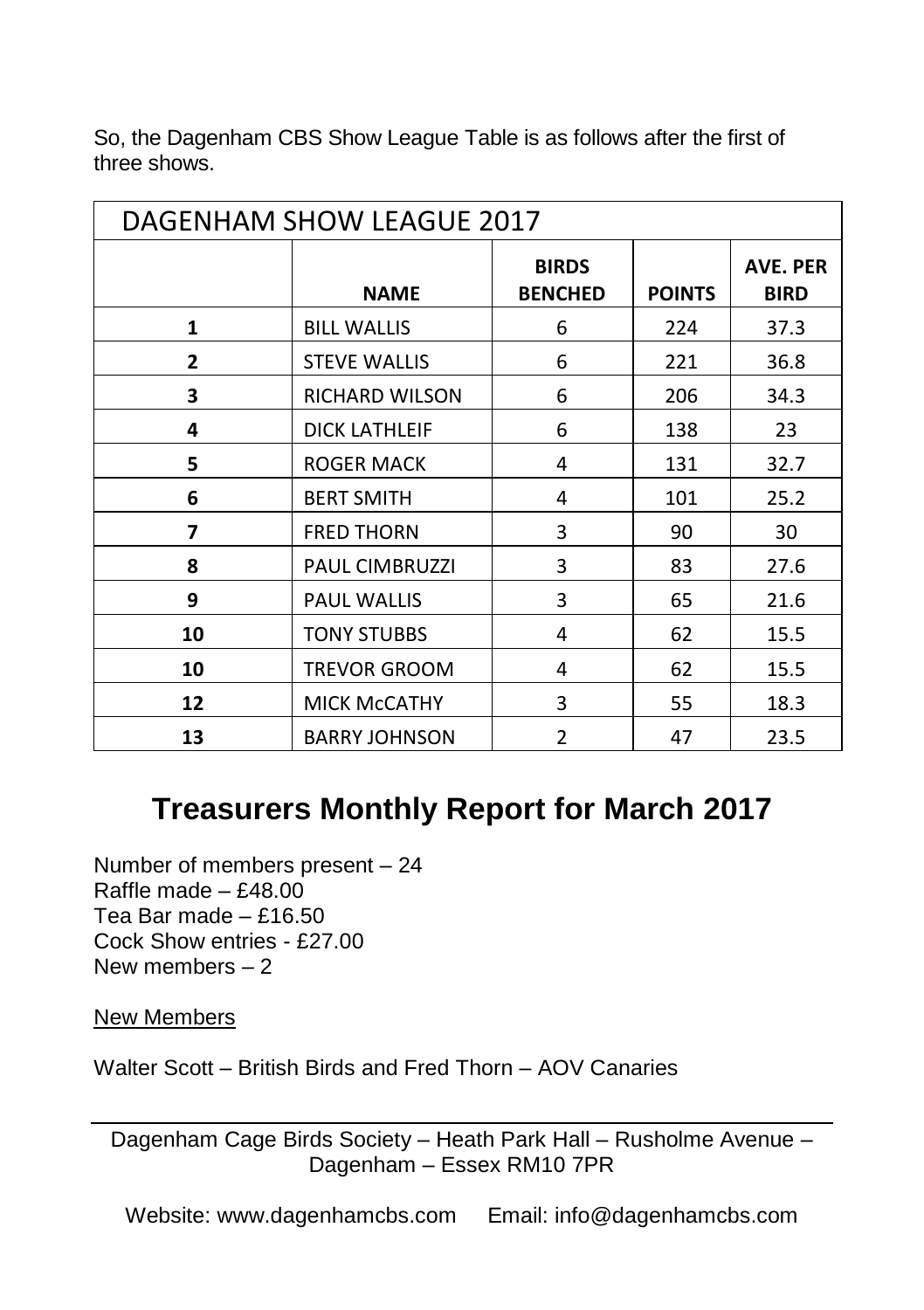## **Next Meeting - April 2017 – Bring & Buy Sale**

Can all members please bring any used bird equipment or birds which they would like to find a good home for, to Dagenham CBS Bring & Buy sale. All sales will have a 10% donation fee towards the club or if you're feeling generous why not donate more.

Please try to keep your items bird related or at the very least desirable items in good condition. You can put a price on your item for sale or you can let Peter and Richard auction the item off, it's your choice.

#### **Items not wanted**

Old puzzles, games, clothes, broken bird equipment, non-Working electricals, books, comics and brick a brac.

#### **Items Wanted**

BIRDS – If you have just done your final selection then bring in your excess birds, cages and equipment. If you are bringing birds, please let Richard Wilson know in advance as once this has been advertised in Cage & Avery Richard gets a lot of calls asking if there will be birds for sale on the night.

### **ALL BRITISH BIRDS MUST HAVE LEGAL CLOSED RINGS.**

#### **Items already available or donated.**

Dave Way who has recently given up the birds has donated new breeding cages, show cages and other equipment. Thanks Dave.

I have already been informed that we will have Norwich Canaries, Cinnamon Greenfinches, normal Greenfinches, Goldfinch Mules, Fife Canaries and show cages at the bring and buy sale.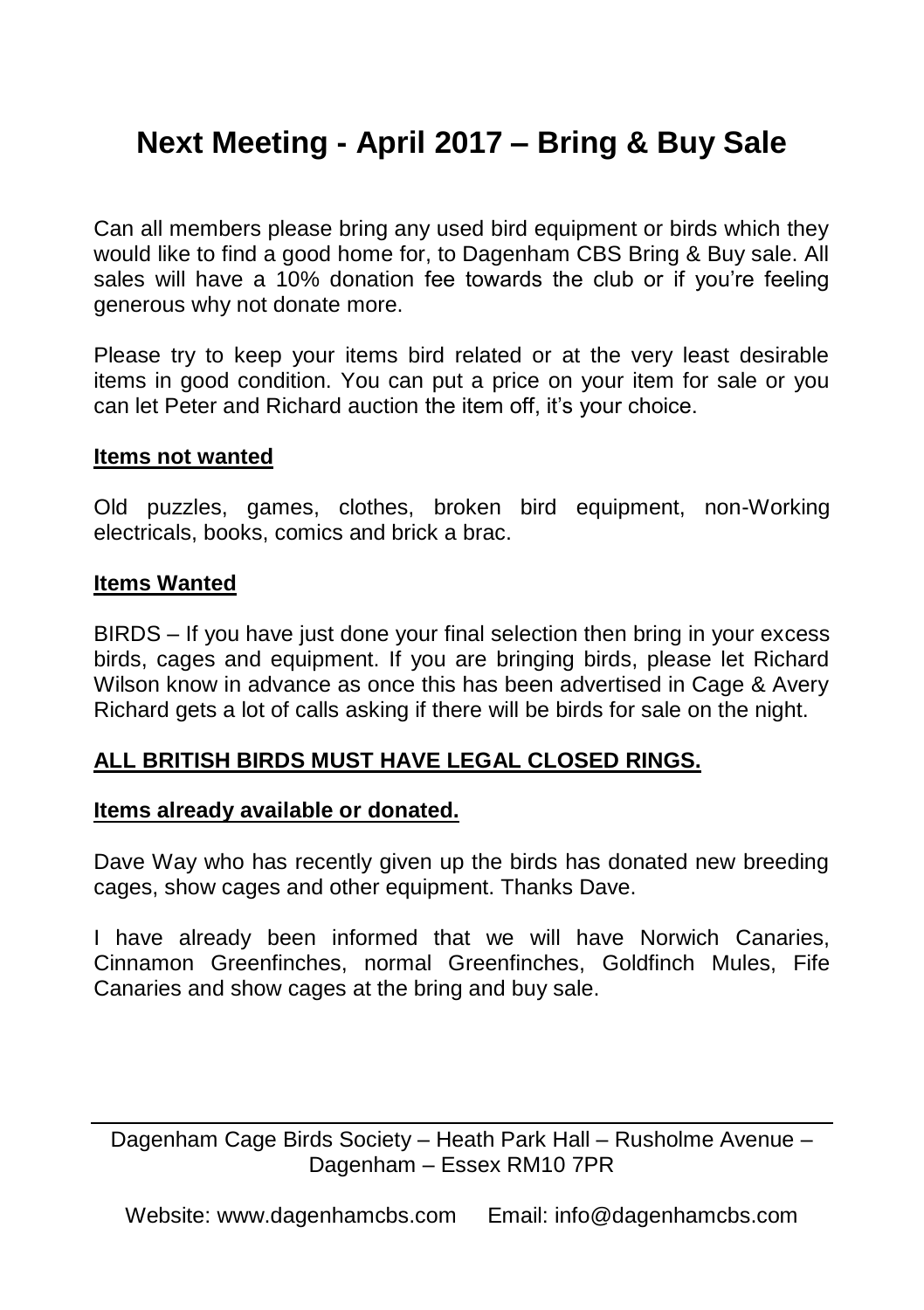## **Heath Park Community Halls ( HPCH ) Update**

HPCH have apologised for not opening the hall for our February meeting and have agreed to pay back the two hour hire charge (£40.00) but refused to reimburse us for any lost revenue from our raffle or tea money. Their increased rental rates and changed meeting times still stand.



The Council are not interested, their stance is, it's up to HPCH how they set their charges and what Terms & Conditions they impose to their hirers. I have also complained to three local councillors, none of which has replied at the time of writing this newsletter.

The only support we have received is from the Dagenham & Barking Post Newspaper who sent a reporter to the hall on Monday 13<sup>th</sup> March to take a photograph of some of the Club Members protesting, which was published on the front page of that week's newspaper.

I managed to get nine members together for the Monday afternoon's photo shoot and thank you to all of them for making the effort, it would have been nice to have more but I have a lack of contact numbers for members. When we have times like this, it would be good to have a Club Directory so we can let members know important information that can't wait until a meeting